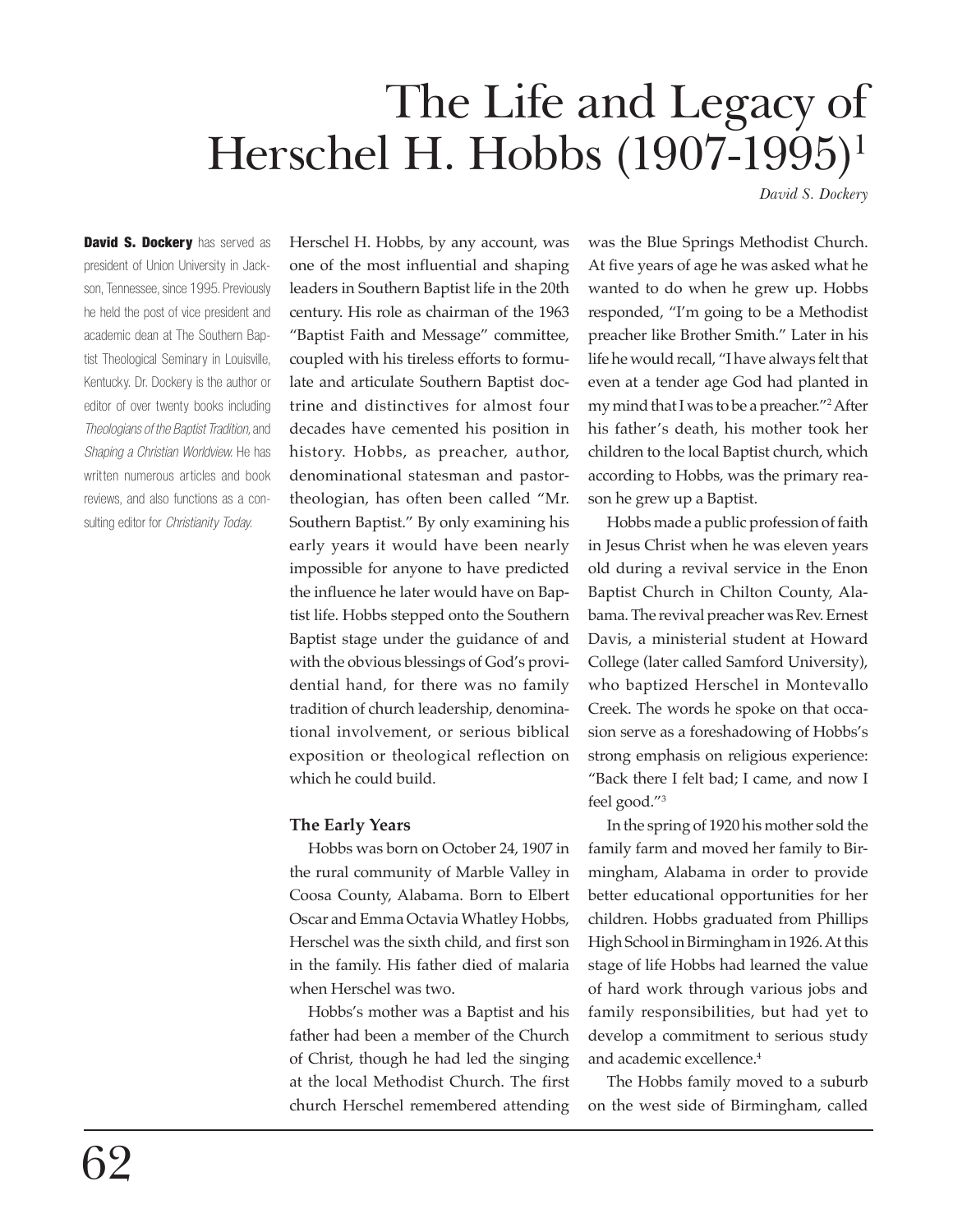Ensley, where they joined the Ensley Baptist Church. Here, Herschel met Frances Jackson, the daughter of a bi-vocational preacher, who soon thereafter would become his wife. Herschel and Frances were married at 8:30 a.m. on Sunday morning, April 10, 1927, in a simple wedding in the parlor of her home. For their honeymoon they went to Sunday School and church and B.Y.P.U. (Baptist Young Peoples Union) and church that night. Six weeks later, Frances graduated from high school under her maiden name.<sup>5</sup>

## **Preparation for Ministry**

Shortly after they were married Hobbs publicly made a commitment to full-time vocational ministry—and as he put it, "I have never turned back!"6 Upon telling Frances's family about his commitment, his mother-in-law responded: "Well, if you are going to preach, you and 'Sis' (Frances) are going to Howard College . . . we don't want a 'jack-leg' preacher in the family."7 Hobbs recalled his first sermon, titled "God's Universal Call to Humanity" from John 1:39, "Come and see." Hobbs, adapting the words of R. G. Lee, said, "I had a text and topic large enough to support a skyscraper. And I built a chicken coop on top of it."8

Herschel and Frances entered Howard College in 1930 from which he graduated two and one-half years later. With a special decision from the president, he was allowed to graduate early. They then moved to Louisville, Kentucky where Herschel enrolled in the Th.M. program at The Southern Baptist Theological Seminary.9 He studied New Testament under W. Hersey Davis and A. T. Robertson for his Th.M., and went on to complete his Ph.D. under Davis, writing his dissertation on the issue of "Does the Author of the Fourth Gospel Consciously Supplement

the Synoptic Gospels?"10 The large influence and long shadow of Davis and Robertson would manifest itself in Hobbs's preaching and particularly his writing over the next sixty years.

Although Hobbs did not have the privilege to study with E. Y. Mullins (1860-1928), his theology was significantly shaped by Mullins's work, *The Christian Religion in Its Doctrinal Expression*. Hobbs claimed to have virtually memorized this important book and was convinced that Mullins was the premier Baptist theologian of all time. Hobbs reflected: "Though I never got to sit at his (Mullins's) feet, I have lived with his books to the point that I feel that I did know him."<sup>11</sup> Hobbs largely formed his understanding of Baptist distinctives from Mullins's work, *The Axioms of Religion*, which Hobbs revised and republished in 1978.12

## **Pastor and Denominational Leader**

During his seminary days Hobbs pastored churches in Indiana and Kentucky. After graduation he served key churches in Louisiana and Alabama, including the Dauphin Way Baptist Church in Mobile, but it was not until he came to First Baptist Church, Oklahoma City in 1949 that he began to play an unparalleled role in Southern Baptist life. He served on numerous boards<sup>13</sup> and held offices in state conventions, the Southern Baptist Convention, and the Baptist World Alliance, for which he served as Vice President from 1965-70. A few of his board memberships included New Orleans Seminary, Oklahoma Baptist University, Foreign Mission Board, and the Executive Committee of the SBC. He served as president of the SBC Pastors' Conference and the Baptist General Convention of Oklahoma. Through these roles and his eighteen years of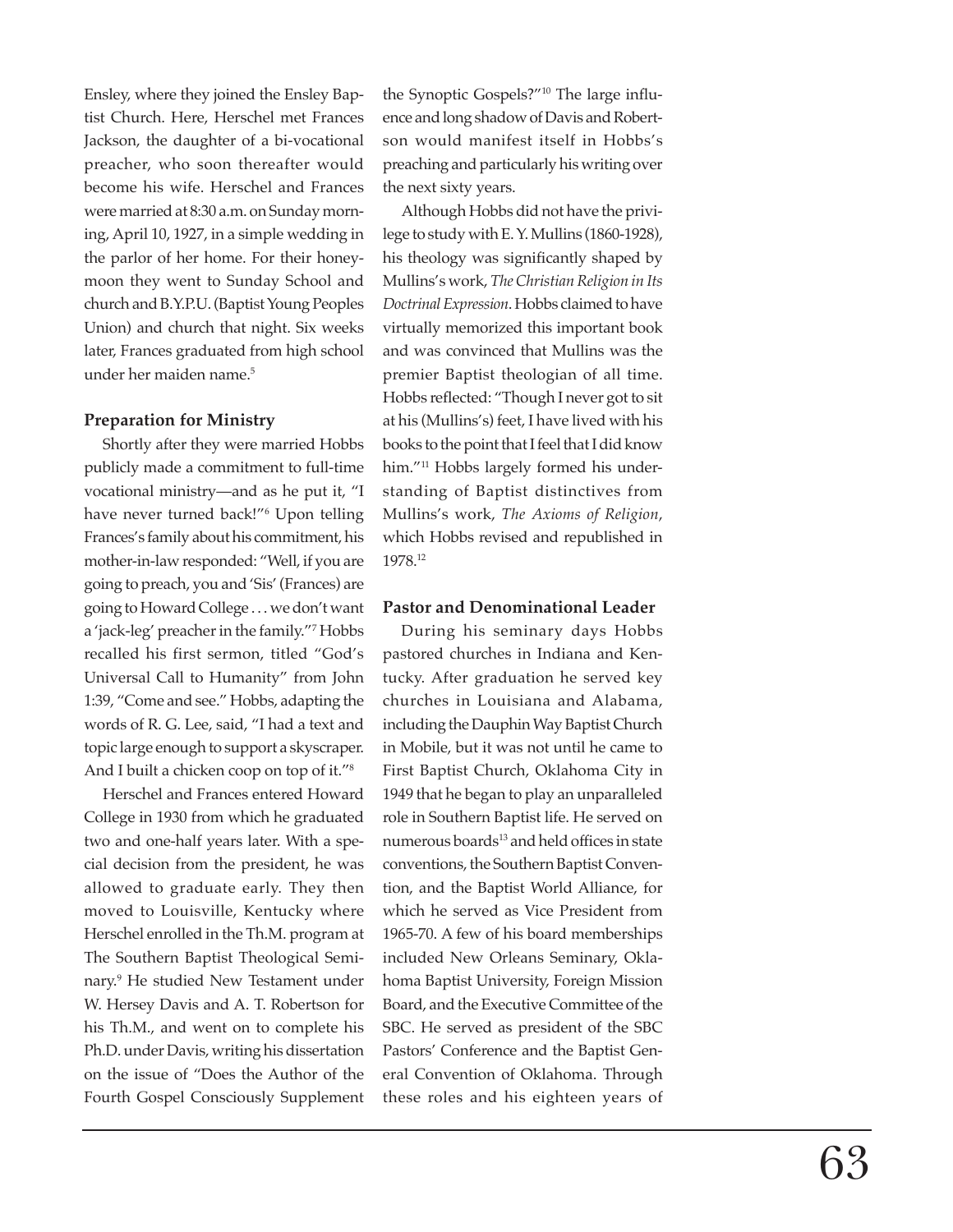preaching on "The Baptist Hour," a weekly radio program produced by the Radio and Television Commission of the SBC, Hobbs became one of a handful of major denominational spokespersons for Southern Baptists.14

Hobbs's most prominent denominational service occurred when he served as president of the Southern Baptist Convention (1961-63). During this time he chaired the committee that revised "The Baptist Faith and Message," which was adopted by the Convention in 1963. Reflecting on the importance of this unique role, Hobbs stated,

What do I consider my most abiding service for the Kingdom of God? I would like to think that all I have said and done was to this end. But if I should have to choose, I would say: as a pastor-preacher, writer, radio preacher, and Chairman of the Committee which drew up the 1963 revised statement of *"the Baptist Faith and Message,"* perhaps Conventionwide, the last will have the most lasting effect.15

His service outside of Baptist life was limited though he served as a member of the board of trustees of *Christianity Today* for several years. He retired from the pastorate of First Baptist Church, Oklahoma City in 1972 at the age of 65.16 Still he continued to serve Southern Baptists for the next two decades before his death in the fall of 1995.

# **Prolific Author**

Through the years Hobbs developed a prolific writing ministry. In 1951 Hobbs published his first book. Forty-four years later Hobbs had penned about 150 different works for lay persons and pastors alike. He has written more books than anyone else in Southern Baptist history and more materials for the Sunday School Board (now LifeWay) than anyone else. In addition he has authored innumerable articles for state papers and other periodicals. Over 100 of these books were Bible Study guides for Sunday School teachers called *Studying Adult Life and Work Lessons*, which he published quarterly from 1968-93. More than forty of these books focused on Baptist doctrine, Baptist heritage, or biblical commentary/exposition, particularly on New Testament books. He wrote commentaries on Genesis, the four gospels, Revelation, and almost all of the Pauline epistles.

Hobbs was often asked "how do you find time to write as much as you do?" "My reply," he said, "is manifold":

I have had a sympathetic wife who did not begrudge me the time, an understanding church, and a staff that has taken much of the load of details off me. And for most of these years, I have had my study in my home. In that way I do much of my writing at night. For instance, if Frances was doing something that did not involve me, I would go into my study and write. I would not leave her to go to the church to do it. Since Frances' death I find relief from loneliness by staying busy. And writing has been my way of studying. Writing for publication makes me study more carefully. The product may not be worth publishing, but I try. All in all, I have written for seven publishers, the reason being that I have written books faster than any one publisher would want to publish books by the same author. I am grateful to each one of them.17

While his books also included pastoral and evangelistic works, in addition to the biblical commentaries and teaching guides, the rest of this article will focus on Hobbs's exposition of Baptist doctrine. His most important doctrinal contributions included: *Who is This?* (1952); *Fundamentals of Our Faith* (1960); *What Baptists Believe*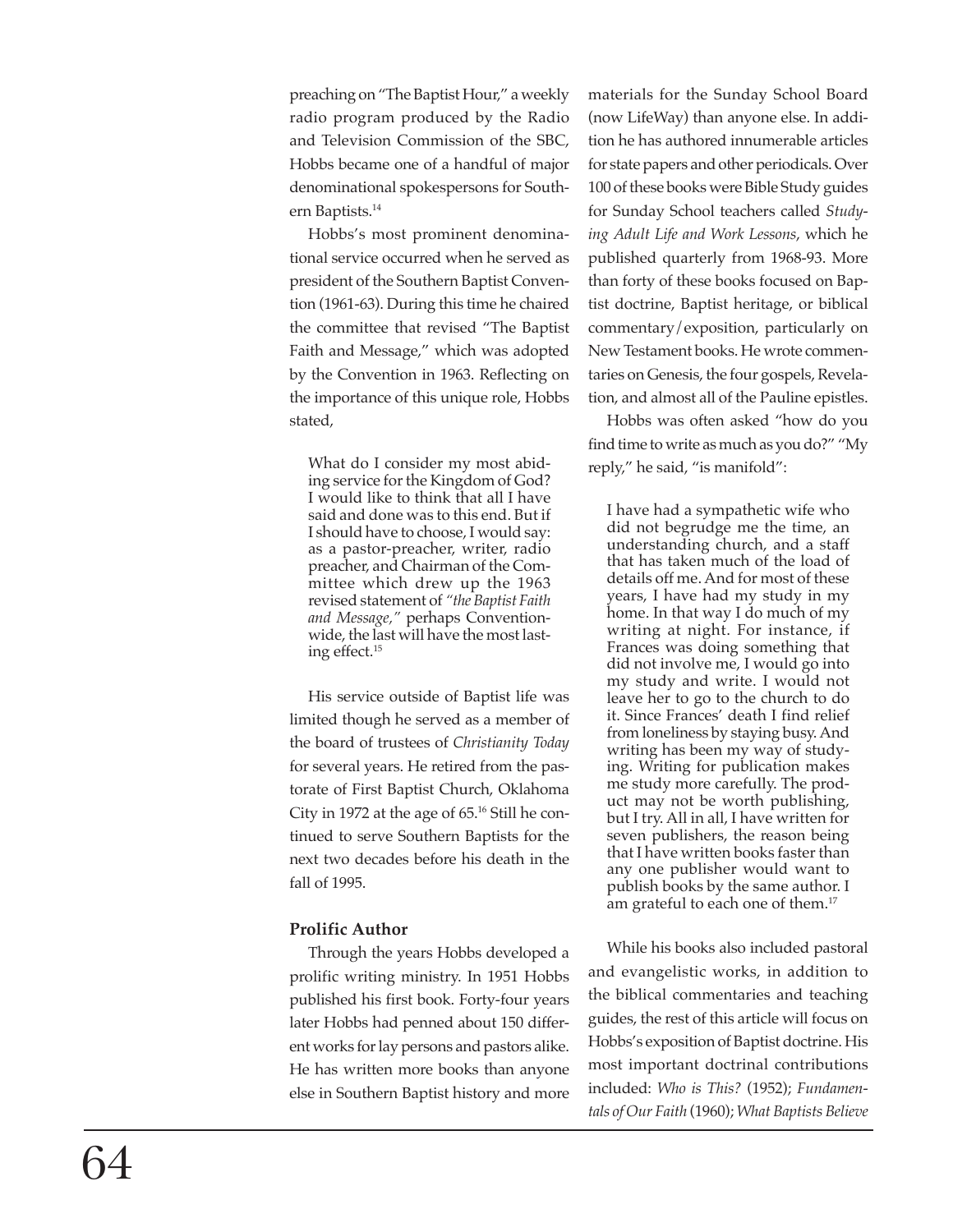(1964); *The Life and Times of Jesus* (1966); *The Holy Spirit* (1967); *The Baptist Faith and Message* (1971); *The Cosmic Drama* (1971); *A Layman's Handbook of Christian Doctrine* (1974); *The Axioms of Religion* (Revised 1978); *You are Chosen: The Priesthood of All Believers* (1990); and " People of the Book: The Baptist Doctrine of the Holy Scripture" published posthumously in *Baptists Why and Why Not Revisited* (1997).

## **Exposition**

Baptist historian, Walter B. Shurden, described Herschel Hobbs as one of the most influential Southern Baptist theologians of the 20th century. Along with E. Y. Mullins, Shurden named Hobbs as one of two Southern Baptist leaders primarily responsible for the formulation and articulation of Southern Baptist distinctives. He expanded this observation, saying:

Mullins served as Southern Baptists' theologian in the first half of this century and Hobbs in the latter half. Both were inspiring preachers, concerned denominational statesmen and strong advocates of Southern Baptist doctrines. Mullins was responsible for Southern Baptists' first confession of faith in 1925 and Hobbs for the confession of 1963. Moreover, Mullins wrote and Hobbs revised the classic statement of Southern Baptist distinctives, a little book entitled *The Axioms of Religion* . When, therefore, Southern Baptists want to know "historic" Southern Baptist distinctives, they must return to the writings of these revered leaders. Mullins and Hobbs handled the Word of God reverently, and obediently, seeking to make sure that Baptist distinctives came from the Bible and not from culture. They also knew Baptist history and affirmed those Baptist doctrines which were in the mainstream of Baptist thought.18

Hobbs, like his friend W. A. Criswell, developed his theological works out of

messages delivered to his congregation. In that sense, Hobbs's theology is Baptist theology at its best; theology developed out of the church for the church. The writings represent Hobbs's efforts to set forth his understanding of Baptist beliefs. For Hobbs, theology is the reasonable study of God. It is trying, by use of God's word, to learn more about who God is, his will, way, and work. Theology is not the province of preachers; it belongs to all believers. It is something to be believed, practiced, and taught.19

Hobbs sought to present Baptist doctrine to a wider readership in order for men and women to grow in their faith (2 Tim 2:15), and to be able to defend their faith  $(1$  Pet 3:15).<sup>20</sup> In general, Hobbs's theology represents the historic teaching of the Church through the centuries based on what the Bible says.<sup>21</sup> Hobbs was convinced that the Bible is the inspired Word of God and that all theology should be derived from it.22 In his examination prior to his ordination, one pastor asked the young Hobbs, "Does the Bible *contain* the Word of God or *is* the Bible the Word of God?" Hobbs said, "Frankly, I had never even thought about it . . . but I soon learned and still believe that the Bible *is* the Word of God."23 Hobbs was aware of issues in historical theology and the role of tradition in Baptist life. He used reason appropriately and, like Mullins before him, put great emphasis on personal experience as a confirming aspect of theology. But, without question or apology, the Bible served as the primary source for Hobbs's theological constructions. Hobbs's books on the *Fundamentals of Our Faith* and *What Baptists Believe* contain careful explications of the doctrine of Scripture and demonstrate that the Bible is the source for Hobbs's understanding of God, Jesus Christ, the Holy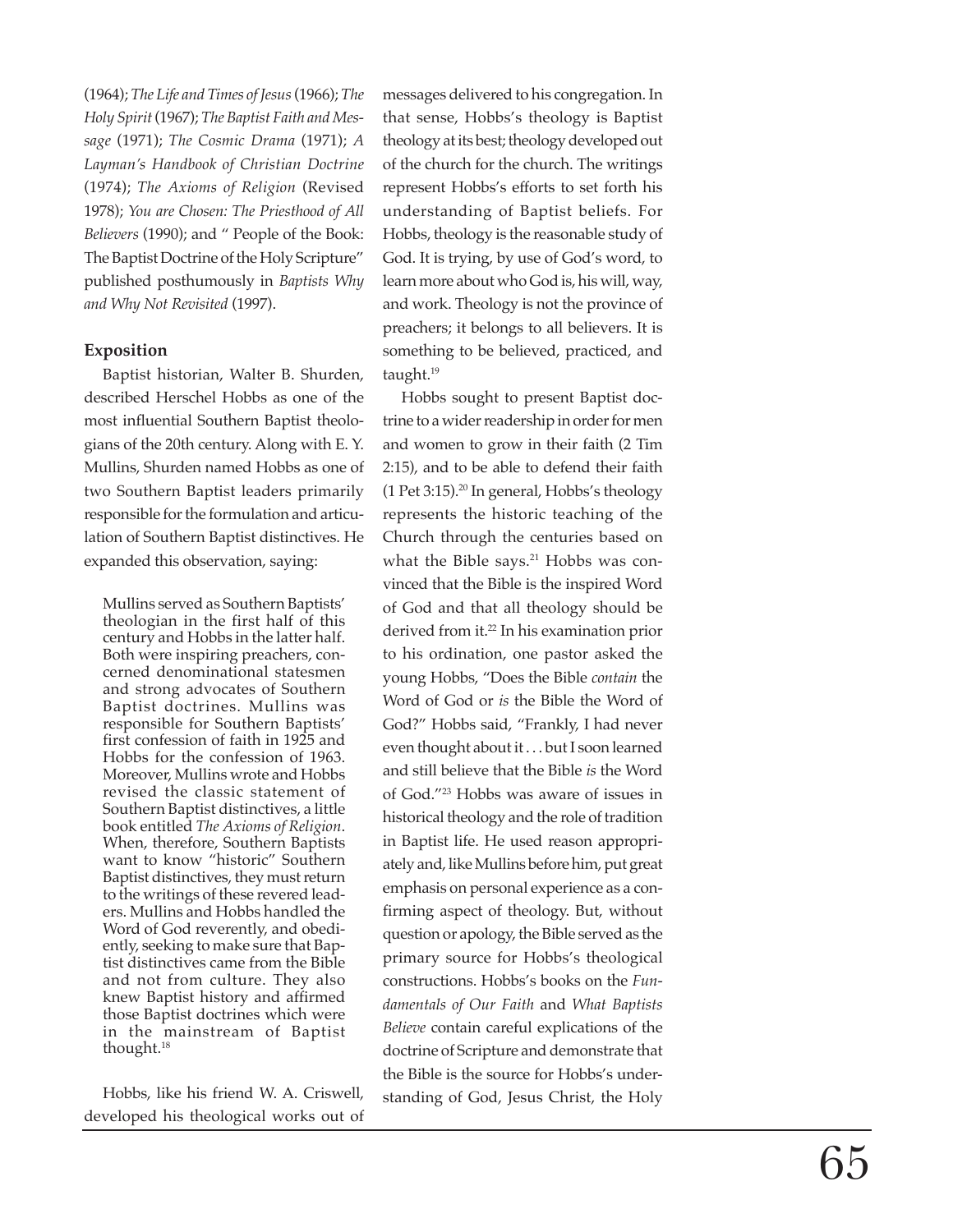Spirit, Salvation, the Church, Last Things, and other doctrinal teachings.

While Hobbs looked to an authoritative and inspired Bible as the source of his theology, and while he had a great appreciation for our Baptist heritage, he nevertheless was hesitant to acknowledge the place of doctrinal confessions as normative for the Christian community. His emphasis on individualism and the competency of the soul in each believer moved him to a false dichotomy between a "living faith" and a "confessional or creedal faith." In the preamble to the 1963 "Baptist Faith and Message," Hobbs claimed that the confession has "no authority over the conscience." While no Baptist would want to put any confession on the same level with Scripture or confuse a confession about Jesus with a dynamic trust in Jesus, to say that the confession has no authority is certainly an overstatement. The confession is a secondary or tertiary source of authority, not a primary one. Nevertheless, confessions have historically been understood to have a normative place for believers. James Leo Garrett's comments at this point are most helpful:

Herschel Harold Hobbs has declared that Southern Baptists "have a living faith rather than a creedal one." The present author [Garrett] would contend that the statement poses an improper antithesis. The opposite of a living faith is a dead faith. The opposite of a creedal or confessional faith is a vague or contentless or undefined faith. Admittedly confessions of faith may be differentiated from creeds, and the danger of a decadent faith must be clearly recognized, but our Christian faith should be both living and confessional! One can no more eat choice beef from a boneless cow and one can no more work safely in a skyscraper that has no structural steel than one can practice and communicate the Christian religion without basic Christian affirmations or doctrines.<sup>24</sup>

Let us now turn our attention to Hobbs's exposition and explication of key theological issues.

## **The Doctrine of Scripture**

Baptists have been called a people of the Book. "The Baptist Faith and Message" begins its statements on the Scriptures by avowing that "the Holy Bible was written by men divinely inspired and is the record of God's revelation of Himself to man."25 Thus, Hobbs believed that the Bible is the inspired written record of God's revelation to men. He maintained that God is not discovered but is manifest to humanity through God's own self-disclosure. God's self-revelation in His written word is clearer than any other source of revelation.<sup>26</sup>

Throughout his life and ministry Hobbs affirmed the inspiration of the Bible. In 1971 he identified four theories describing how God inspired the Scriptures: (1) the intuition theory, (2) the illumination theory, (3) the dictation theory, and (4) the dynamic theory.27 Hobbs noted that the first two of these theories hold that only portions of the Bible are inspired and thus should be rejected. One or the other of the last two theories, maintained Hobbs, is held by the vast majority of Southern Baptists. Hobbs, at that time, supported the dynamic theory, meaning that the Holy Spirit inspired the thoughts rather than the exact words to express the biblical truth.

In 1971 Hobbs did not mention the plenary view, but in one of the last pieces he penned, an article titled "The People of the Book," he alluded to the fact that Basil Manly, Jr., in his classic work of inspiration, espoused plenary inspiration. In this same article Hobbs suggested that both the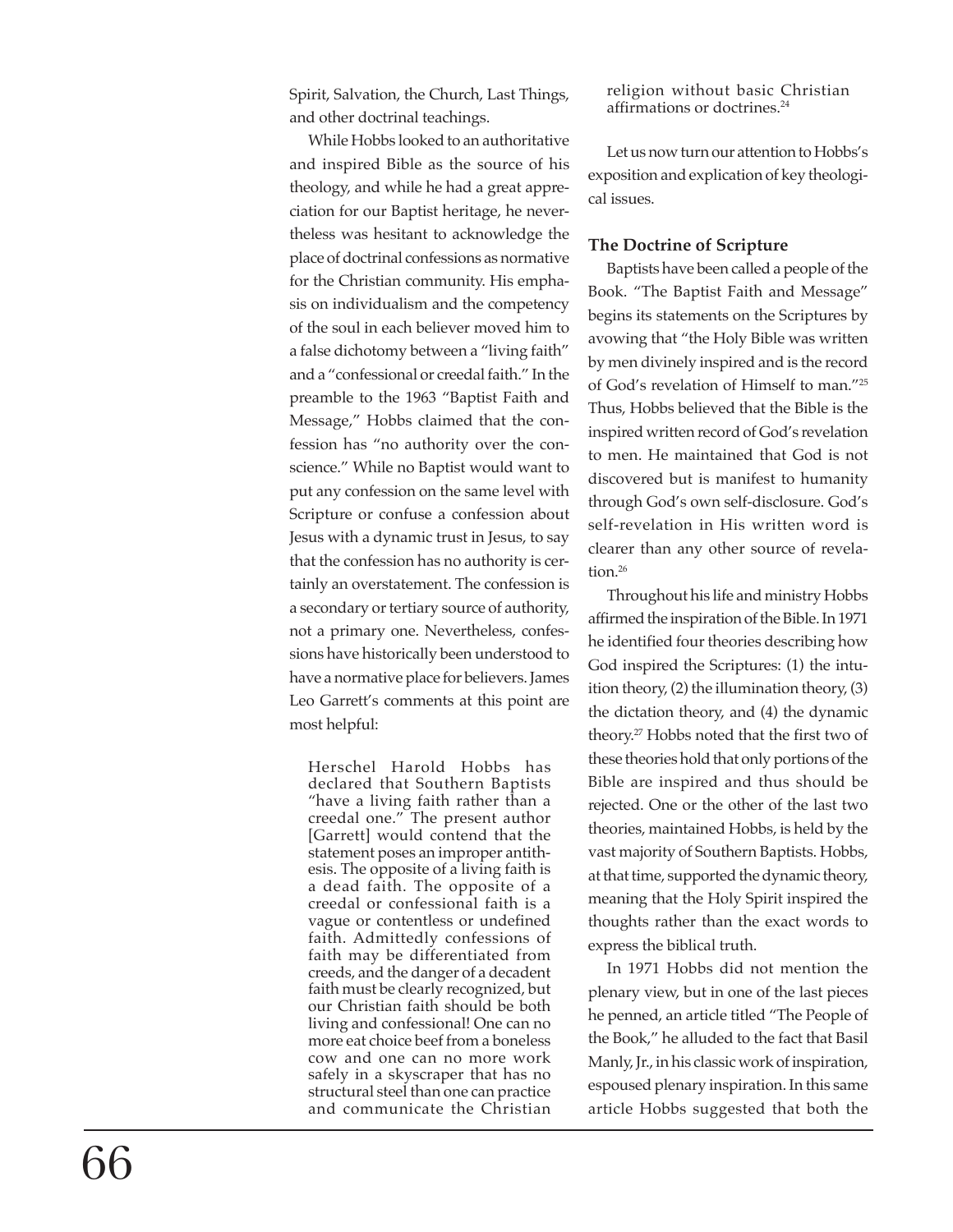plenary view and the dynamic view see the Bible as the inspired Word of God.28

Hobbs was quite clear that the Bible is an inspired, divine-human book. He unhesitatingly affirmed that "the Bible is historically accurate" and "scientifically correct." The Bible is not a textbook in science, he said, "but when it speaks in that realm, it speaks truth."29 Thus Hobbs maintained, like his mentor, A. T. Robertson, that the Bible is inerrant in the original manuscripts. He insightfully noted that:

To use the word infallible weakens the statement [on Scripture]. Some dictionaries give two meanings of infallible: without error; and anything that does what it is supposed to do. You may have a dull knife with gaps in the blade. But if you use it only to cut string, and it does, in that sense, it is infallible, even though it is full of flaws. In that sense, the Bible could be full of errors. But if it is to lead people to salvation in Christ, and if it does, it is infallible. No, the stronger word is *inerrant* . 30

Certainly, Hobbs was a thoroughgoing biblicist since the early days of his ordination examination. However, with his huge influence over Southern Baptists, one has to wonder if the controversy over Scripture, which took place in the last decades of the 20th century, would have taken a different road if Hobbs had emphasized in a more pronounced way his own commitment to biblical inerrancy.<sup>31</sup> Hobbs clearly confessed the full inspiration, authority, truthfulness, and inerrancy of the Bible as the position of Southern Baptists at the conclusion of the 20th century.32

In what may have been Hobbs's final words from his powerful pen he raised these questions: "Are you willing to place your trust in something that is in a constant state of flux? Or will you place it in

the Bible, God's solid rock of revealed truth? Your answer bears eternal consequences."33

#### **God and Creation**

The foundational supposition that God exists is practically universal, according to Hobbs. In *Fundamentals of Our Faith*, he wrote:

The Bible does not argue the existence of God; it only declares his will and purpose. With only one statement the Bible dismisses the atheist: "The fool hath said in his heart, There is no God" (Ps. 53:1) . . . Anyone, like the Psalmist, can look about him and see even in nature the evidence of God's existence and work  $(Ps. 19:1).^{34}$ 

Consistent with theologians throughout history Hobbs maintained that God is infinite and thus impossible to define. Following Mullins, Hobbs offered this description (not definition) of God:

God is the supreme personal Spirit; perfect in all his attributes; who is the source, support, and end of the universe; who guides it according to the wise, righteous, and loving purpose revealed in Jesus Christ; who indwells in all things by his Holy Spirit, seeking ever to transform them according to his own will and bring them to the goal of his kingdom.35

Similarly, Hobbs followed Mullins's understanding and description of the attributes of God with seven natural and four moral attributes.<sup>36</sup> Hobbs emphasized the personal nature of God, affirming there is one God and three persons: Father, Son, and Spirit, all equal in essence and power. Hobbs was unhesitatingly Trinitarian, but his explanation had modalistic tendencies emphasizing three manifestations of God over the classic ontological understanding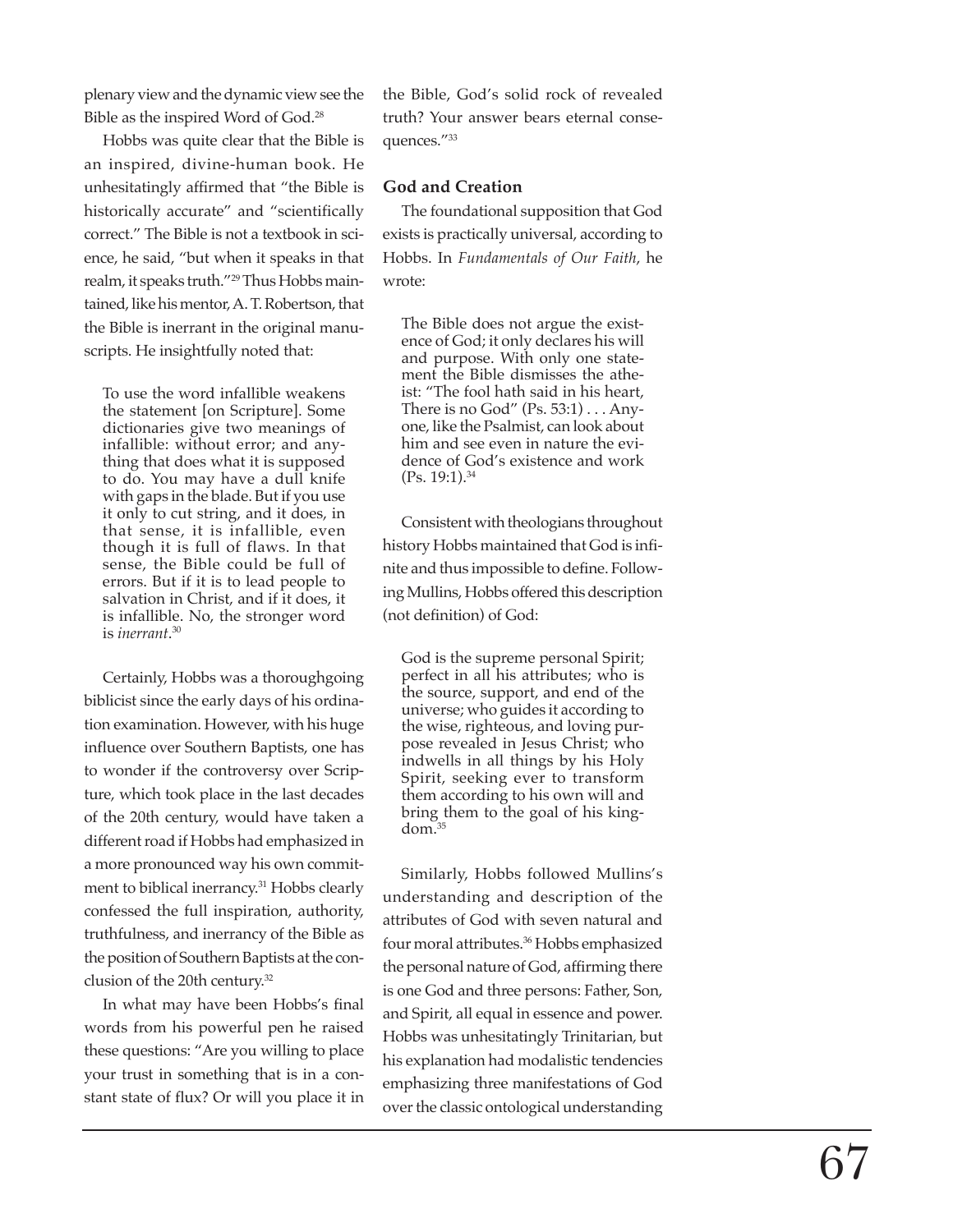of the Trinity.37 Certainly, the doctrine of the Trinity is incomprehensible. It is truth for the heart. The fact that it cannot be completely explained is something that should not surprise us. A God who is understood completely is no God. No one could have imagined this doctrine, such a truth had to be revealed. As the church fathers affirmed, the Trinity is divinely revealed, not humanly constructed.

Hobbs affirmed God as creator (Gen 1:1). He was non-committal as to the length of days in Genesis one, but believed that science and the Scriptures could be harmonized.38

## **Jesus Christ**

Hobbs's theology was Christocentric in the best sense of that term. He believed that Jesus Christ is the key to humanity's knowledge of God and history.39 Hobbs saw Christ throughout Holy Scripture:

The Old Testament sounds the messianic hope. The Gospels record Christ's incarnation; Acts relates his continuing work through the Holy Spirit; the Epistles interpret his person and work; Revelation proclaims his final triumph and glory.<sup>40</sup>

The addition of the phrase, "The criterion by which the Bible is to be interpreted is Jesus Christ" to the 1963 "Baptist Faith and Message" reflects Hobbs's belief that "as an individual reads the Bible, it is essential that he keeps in mind that Christ is central."41

Hobbs's Christology was a reflection of classic Chalcedonian orthodoxy. He affirmed the pre-existence of Christ as the eternal second person of the Godhead.<sup>42</sup> He contended that Jesus Christ is God of very God, the center of the universe.<sup>43</sup> Similarly he maintained that the eternal *Logos*, who is God himself, took on human form

to fully identify with and fully reveal God to humanity. Indeed he is the God-man. Thus he affirmed the self-emptying of Christ, his virgin birth, and his divine and human natures.<sup>44</sup>

Hobbs taught that Jesus Christ was prophet, priest, and King. He revealed God perfectly to humanity, was the perfect sacrifice for sins, and reigns over the Kingdom of God. Hobbs was at his best in describing the work of Jesus Christ in behalf of sinners. Only through the death of Jesus Christ on the cross could the righteousness and holiness of God be satisfied. He explained that:

By the death of the Son of God, and by nothing less, could a just God become justifier of sinful man. In the councils of eternity, then the Lamb of God was slain from before the foundation of the world. The cross, thus, was the enactment in time of that which already had been accomplished in eternity.45

Hobbs believed that Christ's death was a sufficient and substitutionary atonement, redeeming humans from the penalty of sin, and reconciling them to God—doing for them what they could in no way do for themselves.46

Hobbs took seriously the challenges to the belief in a bodily resurrection. But he carefully countered each challenge and defended the bodily resurrection of Jesus Christ with biblical and historical evidence, concluding that it "is one of the best authenticated events in all of history."47 He emphasized that the resurrection demonstrated the complete deity of Jesus Christ while giving hope to believers regarding their future resurrection with Christ. The ascension, exaltation and return of Christ point to Christ's ultimate victory over sin, death, and Satan.<sup>48</sup>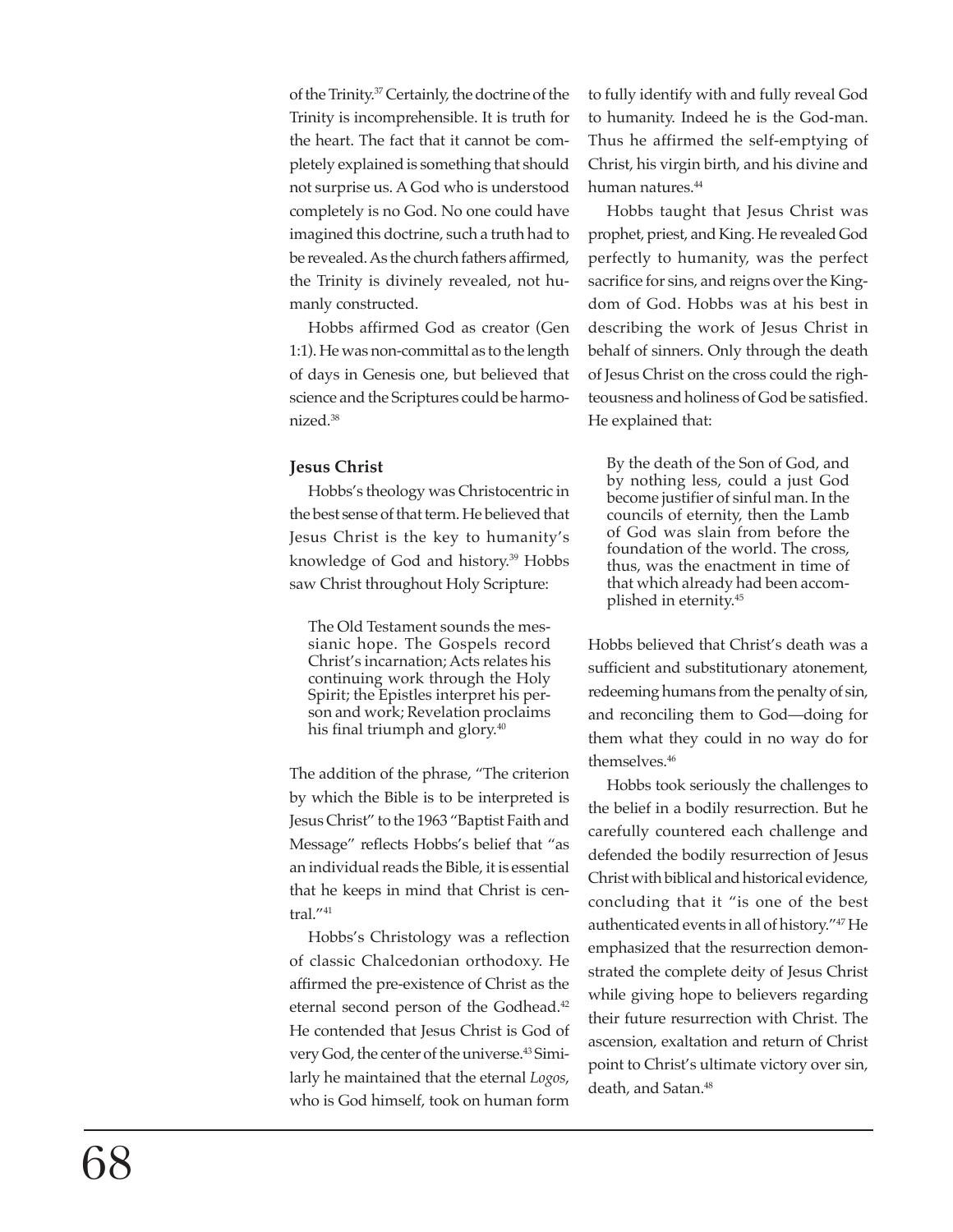## **Holy Spirit and Christian Life**

The Holy Spirit is the "Spirit of God" and the "Spirit of Christ." As God is a person, so is the Holy Spirit a person. He possesses all the attributes of God and all elements of personality. With these broad comments Hobbs described the Holy Spirit, the third person of the Trinity. In the commentary on *The Baptist Faith and Message*, he identified four specific aspects of the work of Holy Spirit, which are summarized below:

1. The Holy Spirit revealed God's will to men. This is related to the Scriptures themselves. The Spirit inspired chosen ones to write Scripture and illumines our minds to understand it.

2. The second aspect of the Spirit's work is enabling the disciples to understand and communicate the full significance of Jesus' redemptive work.

3. The third element is the Spirit's work with lost people. The Holy Spirit convicts them of their sin, shows them the righteousness God demands, and reveals to them the judgment to come for those who reject Christ. The Spirit enables lost sinners to turn to Christ in faith, sealing and sanctifying them as God's possession.

4. The Spirit then dwells in believers, taking up his abode in their lives. In this way he also dwells in the churches. He indwells believers and fills them for service. The presence of the Spirit in one's life is evidence of regeneration, not of a second blessing or even of sanctification. The fruit of the Spirit is manifest in godly virtues not ecstatic demonstrations. The Holy Spirit does not reveal himself; he reveals God in Christ.49

Hobbs's treatment of the Christian life is underdeveloped. This is reflected in the revised statement on sanctification in the 1963 "Baptist Faith and Message." The 1925 statement was more expanded. Hobbs

wrote the section in the 1963 statement himself. The 1925 statement called sanctification a process. Hobbs disagreed, choosing to emphasize sanctification as "an instantaneous experience whereby the regenerated one is set apart to God's service. Thereafter, he should grow, develop, and serve in the state of sanctification."50 Sanctification, then, is a work of the Holy Spirit which fits believers for God's use. Believers grow and develop, not unto sanctification, but within the state of sanctification<sup>51</sup>

## **Salvation**

Steve Gaines has observed that the doctrine of salvation was "at the heart of Hobbs's 'Baptist Hour' preaching."52 For Hobbs, God's redemptive purpose in Christ is the Bible's theme from beginning to end. Jesus Christ is "the Lamb slain from the foundation of the world" (Rev 13:8). He taught that from before the foundation of the world forgiveness was in God's heart before sin was in man's.<sup>53</sup> A look at the historical context in which Hobbs developed this doctrine will be helpful.

The first one hundred years of Southern Baptist life witnessed a soteriological understanding largely within a Calvinistic framework. From the early years of J. P. Boyce (1827-88) to the death of W. T. Conner (1877-1952), Southern Baptists saw the diminishing influence of Calvinism. The strict Calvinism of Boyce shifted to a growing consensus that emerged around the moderate (modified) Calvinism of Mullins and Conner. Led by the thought of Herschel Hobbs, Southern Baptists in the middle and latter years of the 20th century moved toward a modified Arminian understanding of salvation.54 Hobbs embraced the Arminian understanding of predestination and fore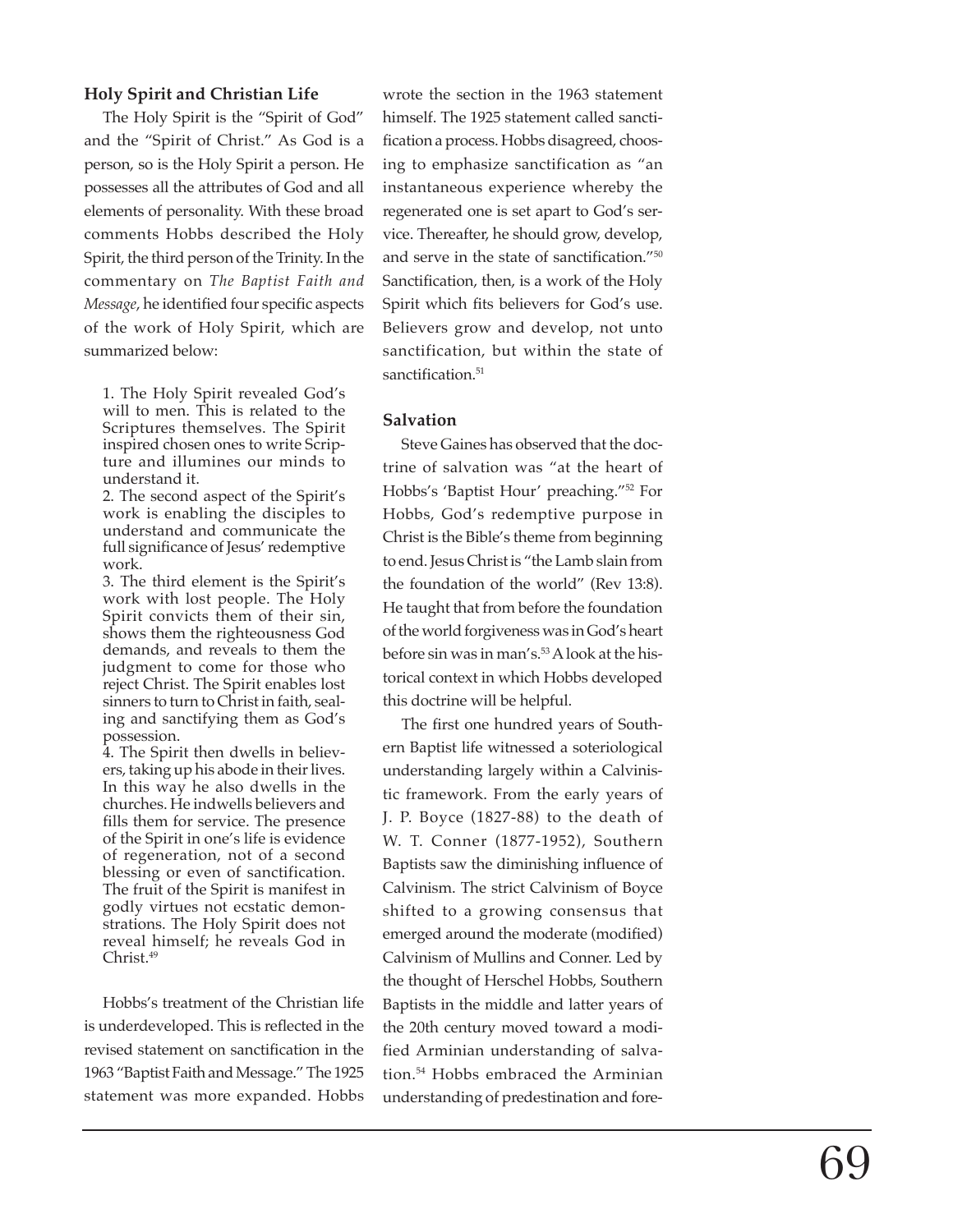knowledge. He believed that God affirmed every free human choice in such a way that the choices are not predetermined.<sup>55</sup>

Hobbs believed in human sinfulness but not in total depravity, as understood by Boyce, Mullins, or Conner. For the 1925 "Baptist Faith and Message" confessed that Adam's "posterity inherit a nature corrupt and in bondage to sin." Hobbs's language in 1963 said that Adam's "posterity inherit a nature and an environment inclined toward sin."

He rejected the idea that God's election is based on his choice of some. Instead he maintained that God chose to limit his sovereignty so that men and women could either accept or reject God's salvific offer in Christ.56 Hobbs believed that election referred to God's plan of salvation designed for all people. All who responded positively by faith are thus elect. So God elected that all who are "in Christ" will be saved. God's sovereignty has set the condition but human free will determines the result<sup>57</sup>

Hobbs rejected unconditional election and irresistable grace, both of which had been affirmed by Boyce. Mullins and Conner had revised the understanding of irresistable grace, but Hobbs rejected both. His work was more in line with the General Baptists of the 17th century than with either Boyce, Mullins, or Conner. He believed in a general atonement and a universal call to salvation believing that "God's purpose in election is to save not a few but as many as possible."58 Any limitation in God's plan, comes not from God, but from human choice.

Yet, Hobbs parted company with Arminians at the point of perseverance or eternal security. "The thundering answer of Scripture," he proclaimed to the question as to whether a Christian "once saved"

can "ever be lost again" was "No!"59 Hobbs emphasized the perseverance passages in Scripture and generally ignored or re-interpreted the so-called warning passages. For example, instead of reading the warning passages in the Book of Hebrews as real warnings to genuine Christians, Hobbs suggested that the texts refer to Christians who are "faced with the peril of an arrested Christian growth by which they are in peril of falling short of their ultimate destiny in Christian behavior and service."60 Hobbs's emphasis on "once saved, always saved" is one of his great legacies in Southern Baptist life.

Hobbs, who believed that salvation is by grace through faith, defined faith as "believing what is written about Christ, trusting in him and his work for salvation, and committing one's self to him."61 He believed that faith resulted in conversion and regeneration, bringing about a new life and turning from the old life of rebellion against God to one of love to and service for God.62

Salvation, for Hobbs, has three aspects as articulated in the 1963 "Baptist Faith and Message": regeneration, sanctification, and glorification. Hobbs wrote:

Regeneration is the salvation of the soul; sanctification is the Christian life; glorification is the heavenly state. In regeneration one is saved from the penalty of sin; in sanctification one is saved from the power of sin; in glorification one is saved from the presence of sin. In this threefold sense it is proper to say, "I am saved; I am being saved; I will be saved."63

Hobbs's strong emphasis on individual experience<sup>64</sup> in salvation caused him to downplay the legal and objective aspects of justification and adoption and the corporate aspects of union with Christ. Hobbs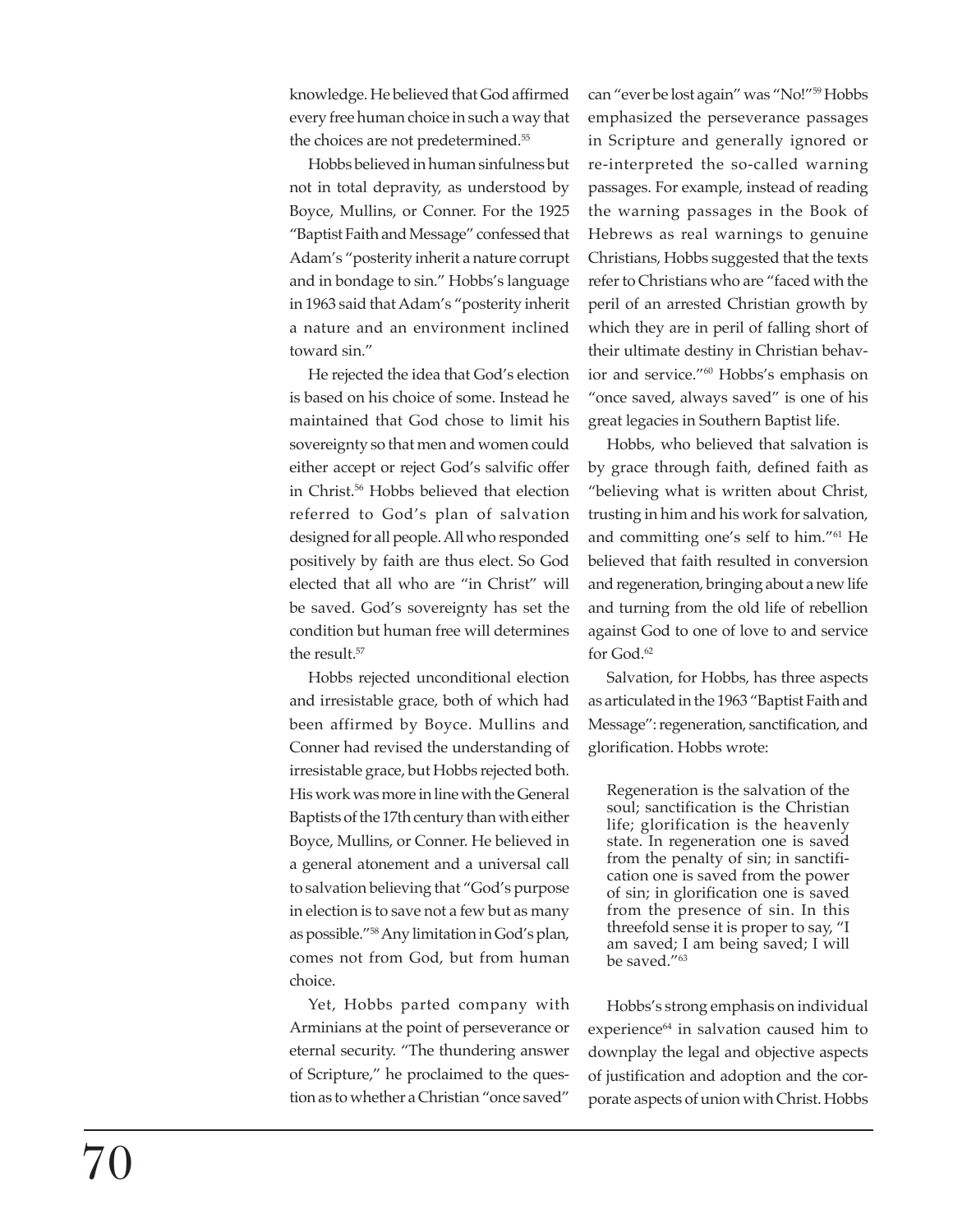tended to ignore the important distinctions between regeneration and adoption, blurring them together in an unhelpful manner.65 Sanctification means to be set apart by God for service in God's Kingdom throughout life.<sup>66</sup> Glorification is the ultimate aspect of salvation experienced in heaven when one is saved completely for all eternity. Thus salvation is permanent, eternal, and cannot be lost.

## **The Church**

Hobbs understood that the Church in the New Testament never refers to organized Christianity or to a group of churches. It denotes either a local body of baptized believers or includes all the redeemed through the ages. The emphasis among Baptists is on the local church.<sup>67</sup> The 1963 "Baptist Faith and Message" says "the New Testament speaks also of the church as the body of Christ which includes all of the redeemed of all the ages." This addition served as a significant development to Landmarkism's theology of the church as only the local church.

Expecting this phrase to be challenged on the floor of the 1963 convention, Albert McClellan provided Hobbs with pages he had cut out of leading books on Baptist theology, including the first page of J. M. Pendleton's *Church Manual*. When asked about the phrase, "The redeemed of all ages," Hobbs quoted Pendleton, saying, "the word *ekklesia* is sometimes used in the New Testament to refer to the redeemed in aggregate."68 The article on the church was then received with near unanimity.

Perhaps because Mullins, his theological model, did not expound a doctrine of the church in his volume, *The Christian Doctrine in Its Doctrinal Expression*, or perhaps because of his own emphasis on the individual aspect of the Christian faith, Hobbs gave little attention to the corporate nature of the church.

In his two works that constructed aspects of a Baptist theology of the church: *The Axioms of Religion* (1978) and *You Are Chosen: The Priesthood of All Believers* (1990), Hobbs suggested that the distinctives of Baptist life are not the doctrine of salvation, a regenerate church membership, believer's baptism, the Lord's Supper, or church-state matters as important as these are (and all affirmed by Hobbs), but the competency of the soul and the priesthood of every believer.

According to Hobbs, "the priesthood of the believer" entails both privileges ("Direct access to God," "confession of our sins directly to God," and "the right to reach and interpret the Scriptures as led by the Holy Spirit") and responsibilities (holiness, love, Bible Study, witness) and implies or is related to the doctrine of salvation, the Holy Spirit, ministry, the church, and religious liberty.<sup>69</sup> Hobbs missed the corporate nature of the priesthood in the New Testament and thus de-emphasized the corporate aspect of the church and worship. The church for Hobbs was a fellowship of individual believers gathered together for service, evangelism, and missions. Baptist churches, he claimed, are autonomous fellowships who exercise their independence through voluntary cooperation.<sup>70</sup> It could reasonably be said that Hobbs had a more fully developed doctrine of the Southern Baptist Convention, its structure, organization, purpose, and mission than of the local or universal church.

#### **Last Things**

Hobbs affirmed that the last judgment determines the final state of those who appear before the judgment seat. Their final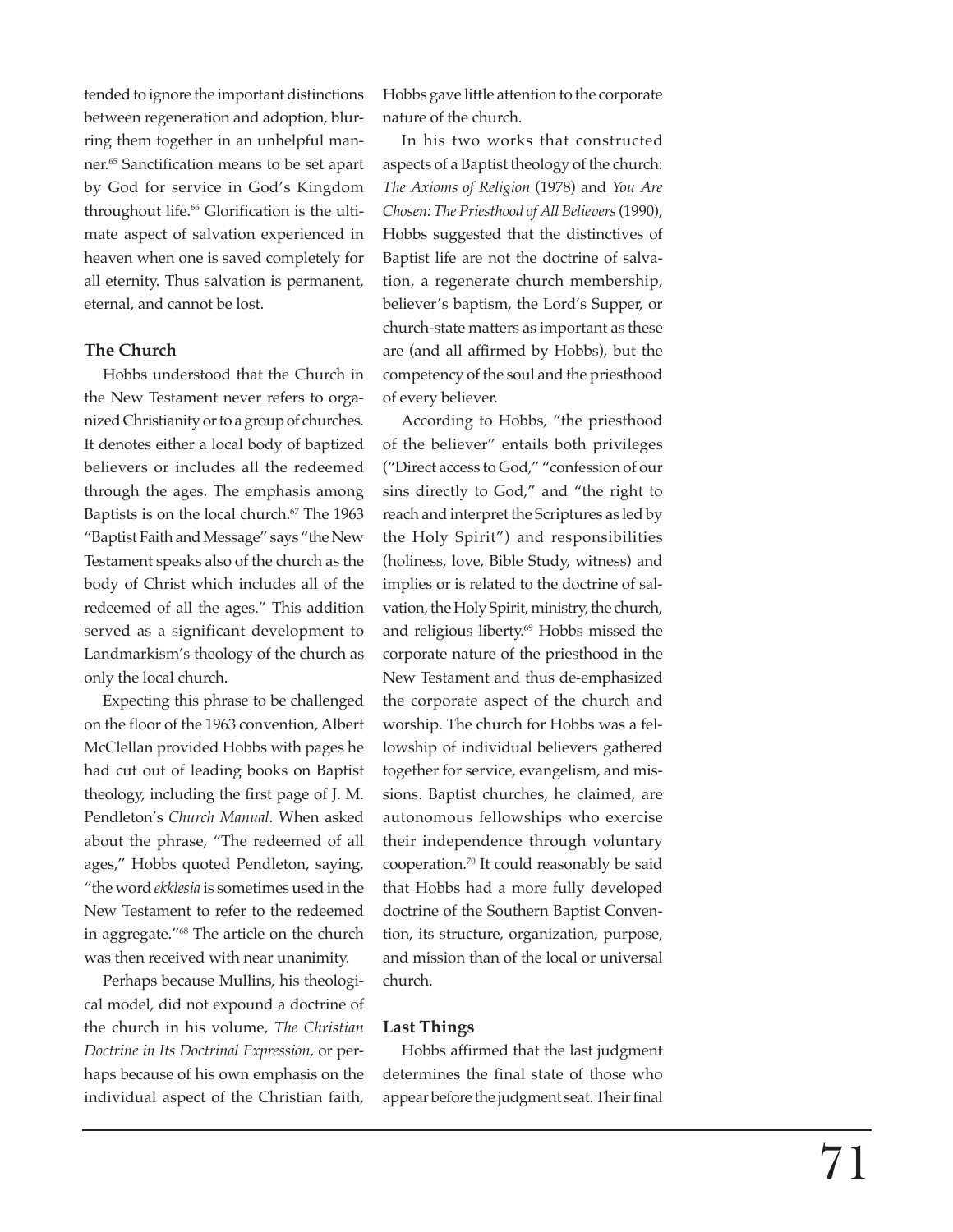state is either one of everlasting misery and separation from God or one of eternal blessedness. In the final state the wicked are consigned to the place of condemnation, the eternal lake of fire (Rev 20:14-15). The abode of believers will be heaven, a place prepared by Christ (John 14:2). Heaven is not merely spiritual but is the establishment of the new heavens and new earth (Revelation 21-22). Hobbs maintained that all believers will share in "the blessed hope and the glorious appearing of the great God and our Savior Jesus Christ" (Tit 2:13). His doctrine of Christ's return moved from a premillennial viewpoint without a program in his early years to what he viewed as an exegetically informed amillennialism.71

The eschatology of key Baptist leaders in the 19<sup>th</sup> century tended to be predominantly postmillennial. At the end of the twentieth century the large majority of Southern Baptist leaders could be characterized as premillennial.<sup>72</sup> But in the early and middle years of the  $20<sup>th</sup>$  century, amillennialism was generally championed. Mullins, Conner, Ray Summers, as well as Hobbs, and several others articulated an amillennial eschatology. Hobbs taught that Christ's return would be certain, imminent, sudden, universal, and victorious. Needless to say, his amillennialist position had great influence across Southern Baptist life.

#### **Conclusion**

Herschel Hobbs was indeed "one of a kind."73 His abilities as preacher, teacher, author, denominational statesman, and pastor-theologian put him in unique company, perhaps only equaled in his widespread influence by his long-time friend W. A. Criswell. His great sense of humor, his ability to weave a story, and his powerful gifts as a communicator served him well

in every situation. His role in shaping the Southern Baptist Convention, his boardsmanship and statesmanship, were unsurpassed. His role as mediator and his conciliatory style were used to forge a broad consensus (what historian Bill Leonard called the "Grand Compromise") that carried Southern Baptists through the 1960's and 70's, and was used to hold divergent groups together through the 80's and into the 90's.

His leadership style and pastoral emphasis was reflected in his theology as well. Hobbs was a thoroughgoing biblicist, a well-educated and capable biblical interpreter, and a theologian for the church. He saw his role as one to interpret scholars and theologians to pastors and laity and also to interpret pastors and laity to theologians and scholars. It would be fair to say that Hobbs, a progressive conservative by his own identification,74 was a centrist, but one with courage and characterized by conviction. Hobbs believed that 90% of Southern Baptists could be classified as centrists with 5% to the right and 5% to the left.75 The consensus, with its broad center, broke down in the last two decades of the 20<sup>th</sup> century. It came apart because the "centrists" would not take seriously the conservatives' concerns about the creeping liberalism in Southern Baptist life, for in Hobbs own words, "we failed to heed the protests."76

When concerns were raised in 1962 over the issues surrounding Ralph Elliott's *Message of Genesis*, Porter Routh said, "Some people feel that Southern Baptists are becoming more liberal in theology. If so, we should know it. It seems that the best way to determine that would be to have a committee study the 1925 statement of 'The Baptist Faith and Message.'"77

This took place during Hobbs's tenure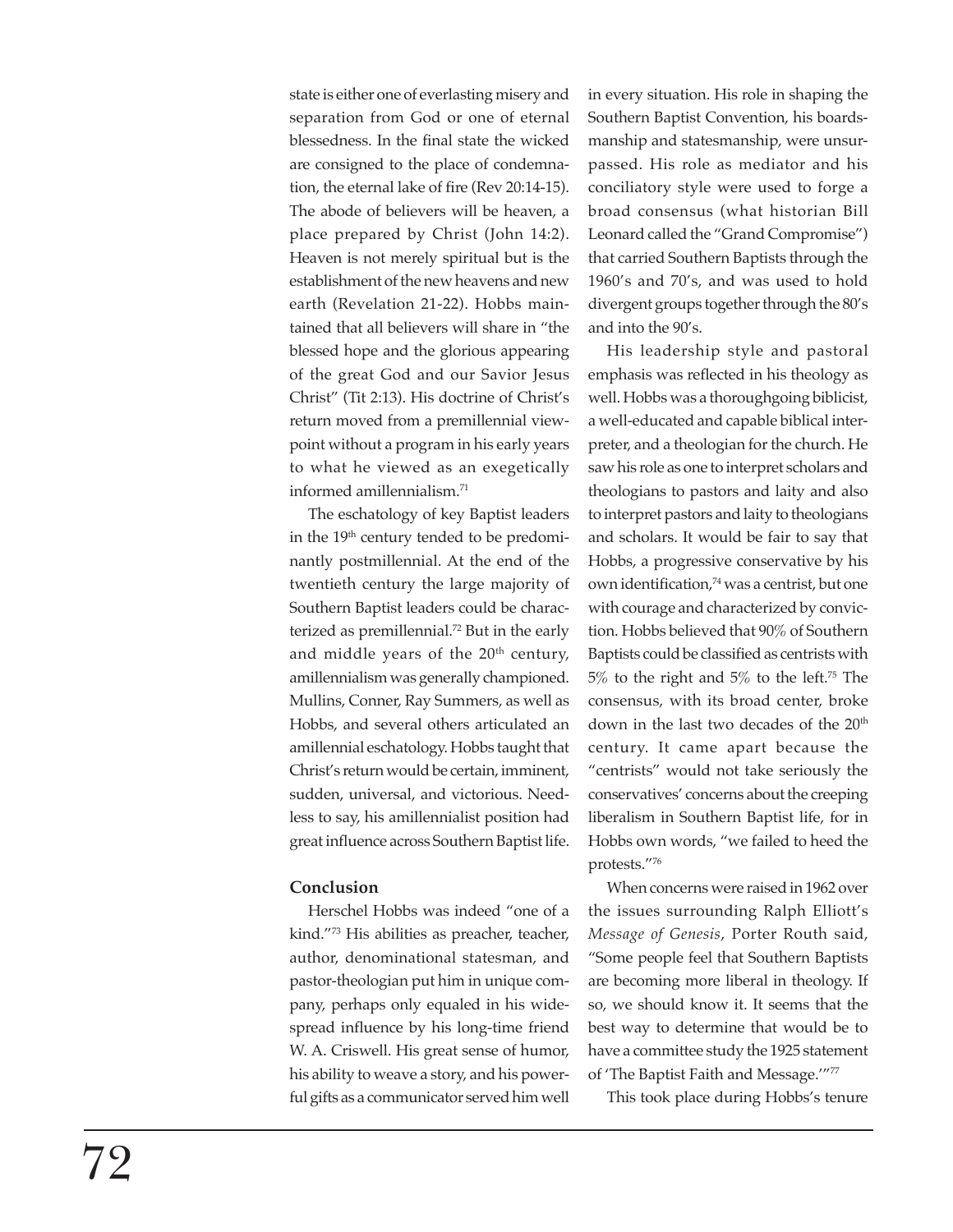as SBC president. It can easily be said that this was Hobbs's finest hour. The resulting 1963 statement affirmed the convention's biblical roots and rebuilt a consensus that helped advance Southern Baptist work for years, even decades. Yet a similar response failed to develop in the early years of the "inerrancy controversy."

Whether or not the history of the last two decades would have been different is impossible to say. Hobbs conjectured that it may have been. Regardless, his recognition that Southern Baptist seminaries' primary purpose must be to train leaders for Southern Baptist churches remains right on target. He claimed that "if these leaders are to lead as Southern Baptists, they must be indoctrinated as to those things which Southern Baptists believe and practice . . . [their] reason for being is to prepare future Southern Baptist leaders for a specific task."78

Hobbs's biblicism, his sound Christology, his emphasis on salvation by grace through faith, and his unapologetic belief in Christ's sufficient and substitutionary death, bodily resurrection and imminent return, coupled with his belief in the eternal state and the final judgement, provided a healthy framework around which Southern Baptist theology built a strong consensus. We believe a similar framework could again serve Southern Baptists well for years to come, assuming that the normative nature of doctrinal confessions could be understood in a manner more in line with James Leo Garrett than Herschel Hobbs.79

Along the way throughout this article, we have noted what we believe to have been weaknesses in Hobbs's thinking; areas such as his views on justification, adoption, union with Christ, sanctification, his over-emphasis on individual experience, and his inadequate understanding of

doctrinal confessions.<sup>80</sup> But the orthodox framework grounded in Jesus Christ and shaped by Holy Scripture as identified above is a lasting testimony to Hobbs's great legacy and Southern Baptists would do well to learn from it to build a new and needed convictional consensus for our work together in this new century. As we begin the 21<sup>st</sup> century we do so with a huge debt of gratitude to a great leader and statesman who so faithfully served the "People of the Book," a Convention that he loved, with a life committed to the teachings of the Book, and moreover to the Lord of the Book. For Herschel H. Hobbs we say, "Thanks be to God."

#### **Select Bibliography**

Hobbs, Herschel H. *A Layman's Handbook of Christian Doctrine*. Nashville: Broadman, 1974.

\_\_\_\_\_\_\_\_\_\_. *Best of the Baptist Hour*. Fort Worth: The Radio and Television Commission of the Southern Baptist Convention, 1964.

\_\_\_\_\_\_\_\_\_\_. *Christ in You: An Exposition of the Epistle to the Colossians*. Evangelical Pulpit Series. Grand Rapids: Baker, 1961. \_\_\_\_\_\_\_\_\_\_. *Cowards or Conquerors*. Phila-

delphia: Judson, 1951.

\_\_\_\_\_\_\_\_\_\_. *Exposition of the Gospel of John*. Grand Rapids: Baker, 1968.

\_\_\_\_\_\_\_\_\_\_. *Exposition of the Gospel of Luke.* Grand Rapids: Baker, 1966.

\_\_\_\_\_\_\_\_\_\_. *Exposition of the Gospel of Mark*. Grand Rapids: Baker, 1970.

\_\_\_\_\_\_\_\_\_\_. *Exposition of the Gospel of Matthew*. Grand Rapids: Baker, 1965.

\_\_\_\_\_\_\_\_\_\_. "First and Second Thessalonians," *The Broadman Bible Commentary*. Nashville: Broadman, 1971.

\_\_\_\_\_\_\_\_\_\_. *Fundamentals of Our Faith*. Nashville: Broadman, 1960.

\_\_\_\_\_\_\_\_\_\_. *Galatians: A Verse-by-Verse*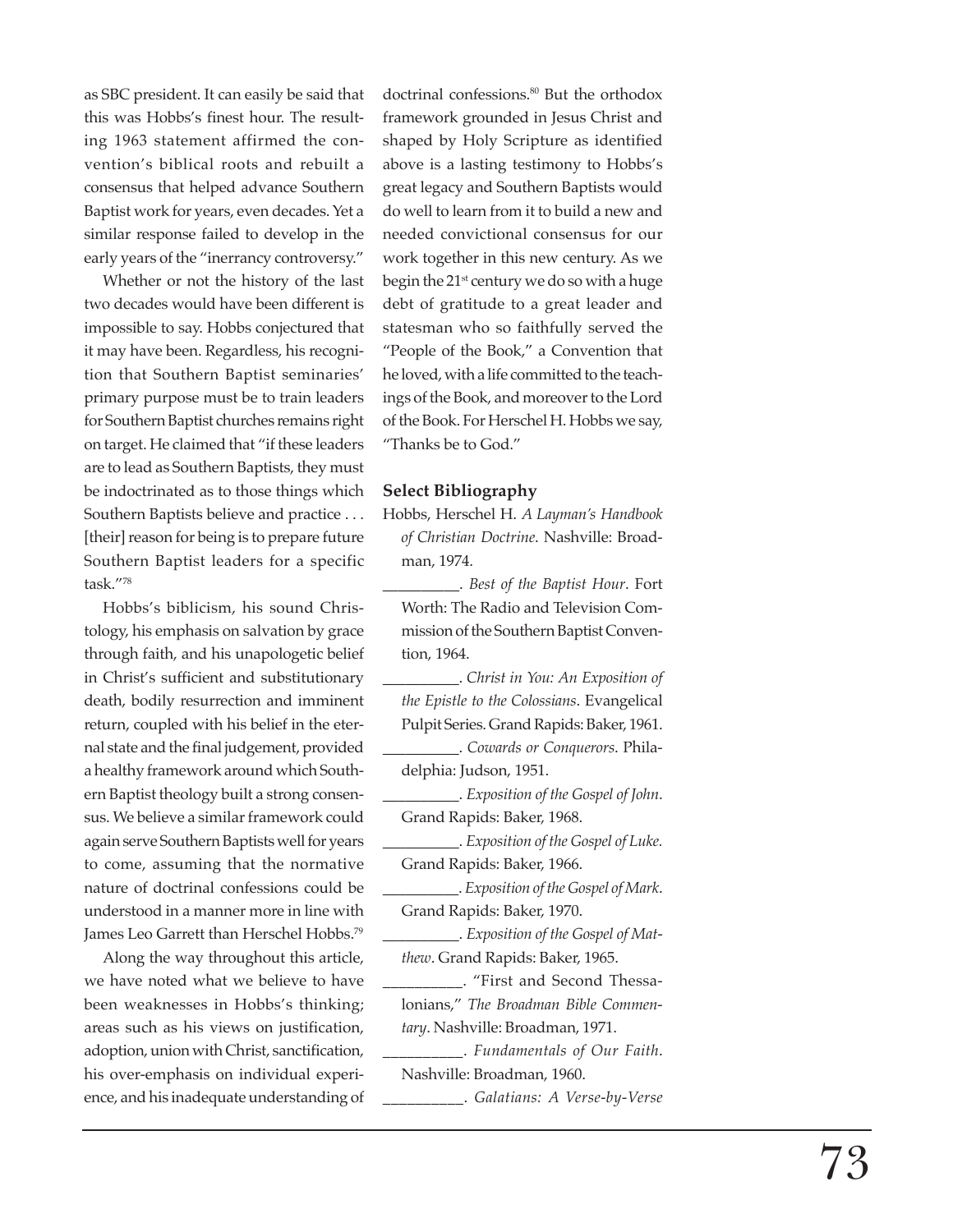| Study. Waco: Word, 1979.                    |     |
|---------------------------------------------|-----|
| . Getting Acquainted with the               |     |
| Bible. Nashville: Convention, 1991.         |     |
| -. Herschel H. Hobbs: My Faith and          |     |
| Message. Nashville: Broadman and Hol-       |     |
| man, 1993.                                  |     |
| . John: Bible Study Commentary.             |     |
| Grand Rapids: Zondervan, 1968.              |     |
| . Messages on the Resurrection.             |     |
| Grand Rapids: Baker, 1959.                  |     |
| New Men in Christ: Studies in. _            |     |
| Ephesians. Waco: Word, 1974.                |     |
| New Testament Evangelism: The               | Ar  |
| Eternal Purpose. Nashville: Convention,     | Hc  |
| 1960.                                       |     |
| . Romans: A Verse-by-Verse Study.           |     |
| Waco: Word, 1977.                           |     |
| . Studies in Hebrews. Nashville:            |     |
| Sunday School Board of the Southern         |     |
| Baptist Convention, 1954.                   |     |
| . Studies in Revelation. Nashville:         |     |
| Convention, 1974.                           |     |
| . Studying Adult Life and Work              |     |
| Lessons. Nashville: Baptist Sunday          |     |
| School Board, 1968-1993 quarterly.          |     |
| with E. Y. Mullins. The Axi-                |     |
| oms of Religion. Revised. Nashville:        |     |
| Broadman, 1978.                             |     |
| . The Baptist Faith and Message.            |     |
| Nashville: Convention, 1971.                |     |
| . The Cosmic Drama: An Exposi-              |     |
| tion of the Book of Revelation. Waco: Word, | Di  |
| 1971.                                       | Bal |
| . The Epistles of John. Nashville:          |     |
| Thomas Nelson, 1983.                        |     |
| . The Epistles to the Corinthians.          |     |
| Grand Rapids: Baker, 1960.                  |     |
| . The Gospel of John: An Invita-            | Bas |
| tion to Life. Nashville: Convention, 1988.  |     |
| . The Holy Spirit: Believer's Guide.        |     |
| Nashville: Broadman, 1967.                  |     |
| . The Life and Times of Jesus.              |     |
| Grand Rapids: Zondervan, 1966.              | Ca  |
| . The Origin of All Things: Stud-           |     |
|                                             |     |

*ies in Genesis*. Waco: Word, 1975.

- \_\_\_\_\_\_\_\_\_\_. *What Baptists Believe*. Nashville: Broadman, 1964.
- \_\_\_\_\_\_\_\_\_\_. *Who is This?* Nashville: Broadman, 1952.
- \_\_\_\_\_\_\_\_\_\_. *You Are Chosen: The Priesthood of All Believers*. San Francisco: Harper and Row, 1990.
- \_\_\_\_\_\_\_\_\_\_, George R. Beasley-Murray, and Ray Frank Robbins. *Revelation: Three Viewpoints*. Nashville: Broadman, 1977.

## **Articles**

bbbs, Herschel H. "People of the Book: The Baptist Doctrine of the Holy Scripture." *Baptists Why and Why Not*. Edited by Timothy George and Richard Land. Nashville: Broadman and Holman, 1997.

\_\_\_\_\_\_\_\_\_\_. "Reflections on My Ministry." *Southwestern Journal of Theology* 15 (Spring 1973) 70-76.

\_\_\_\_\_\_\_\_\_\_. "Southern Baptists and Confessionalism: A Comparison of the Origins and Contents of the 1925 and 1963 Confessions." *Review and Expositor* 76 (1979) 55-68.

\_\_\_\_\_\_\_\_\_\_. "Theological Erosion of Our Baptist Distinctives," *The Fibers of Our Faith*. Franklin, TN: Providence, 1995.

# **Dissertations**

- ker, James Donald. "An Examination of the Baptist Hour Preaching of Herschel H. Hobbs from 1958-1968." Th.D. dissertation New Orleans Baptist Theological Seminary, 1972.
- sden, Paul A. "Theologies of Predestination in the Southern Baptist Tradition: A Critical Evaluation." Ph.D. dissertation. Southwestern Baptist Theological Seminary, 1986.
- rroll, Raymond Evans. "Dimensions of Individualism in Southern Baptist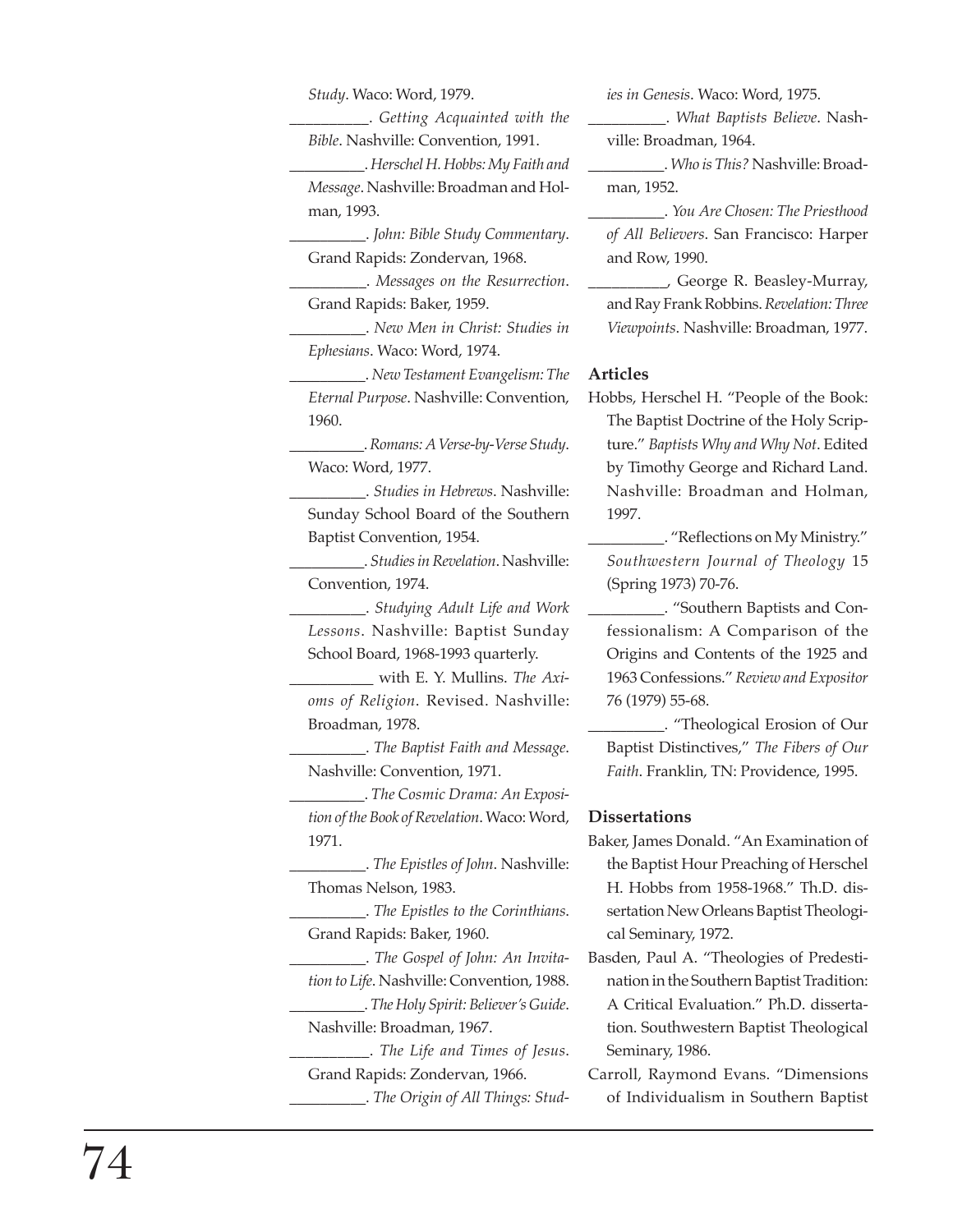Thought." Th.D. dissertation. New Orleans Baptist Theological Seminary, 1995.

- Gaines, John Steven. "An Analysis of the Correlation between Representative Baptist Hour Sermons by Herschel H. Hobbs and Selected Articles of *The Baptist Faith and Message*." Ph.D. Dissertation. Southwestern Baptist Theological Seminary, 1991.
- Hopkins, Albert Perry, Jr. "An Analysis of the Theological Method of Herschel H. Hobbs and His Doctrines of Christ and Salvation." Th.D. dissertation. New Orleans Baptist Theological Seminary, 1994.
- Turner, Helen Lee. "Fundamentalism in the Southern Baptist Convention: The Crystallization of a Millennialist Vision." Ph.D. dissertation. University of Virginia, 1990.

# **ENDNOTES**

<sup>1</sup>This article is the Founders' Day Address delivered at The Southern Baptist Theological Seminary on March 22, 2001 (portions of this article previously appeared in *Theologians of the Baptist Tradition*, Nashville: Broadman & Holman, 2001, edited by David S. Dockery and Timothy George).

22 Herschel H. Hobbs, *My Faith and Message* (Nashville: Broadman and Holman, 1993) 1-4.

<sup>3</sup>Ibid., 11.

4 See Stanton Nash, "Operation Baptist Biography Data Form for Living Persons," Hobbs Collection, Southern Baptist Historical Commission Archives, 4. 5 Hobbs, *My Faith and Message,* 17-63. 6 Ibid., 25.

7 Ibid.

8 Ibid.

9 During his years at the seminary Hobbs

developed strong friendships and created a wide-ranging network that would serve him well throughout his life. Many of these relationships grew out of his involvement in a "secret supper club" called *Dodeka,* the Greek word for twelve. Each year, twelve couples were invited to join this exclusive group. Herschel and Frances were received as members during their first year at the seminary (see *My Faith and Message,* 63). Important friendships with W. A. Criswell and others were birthed during this time. Hobbs was the first guest preacher Criswell invited after he was called to the pastorate of the First Baptist Church, Dallas, TX. Hobbs also drove the "getaway car" at the wedding of W. A. and Betty Criswell.

10See Hobbs's personal recollections of these days in the foreword to *The Best of A. T. Robertson,* compiled by David S. Dockery and edited by Timothy and Denise George (Nashville: Broadman and Holman, 1996) xi-xv. Of all the professors at Southern, Hersey Davis was the most influential in Hobbs's life. He said, "Robertson had an accumulative mind . . . Davis had an incisive mind. He was more like Alexander the Great cutting the Gordion Knot; he cut right through and went to the heart of the thing" *My Faith and Message,* 76.

11Hobbs, *My Faith and Message,* 61, 74. Hobbs said, "In my judgment Dr. E. Y. Mullins was the greatest theologian Southern Baptists have ever had. He died in 1928 so I never knew him . . . Next to Mullins I would place Dr. W. T. Conner of Southwestern Baptist Theological Seminary . . . When they spoke, Southern Baptists listened" *My Faith and Message,* 74.

<sup>12</sup>The dedication to the revised edition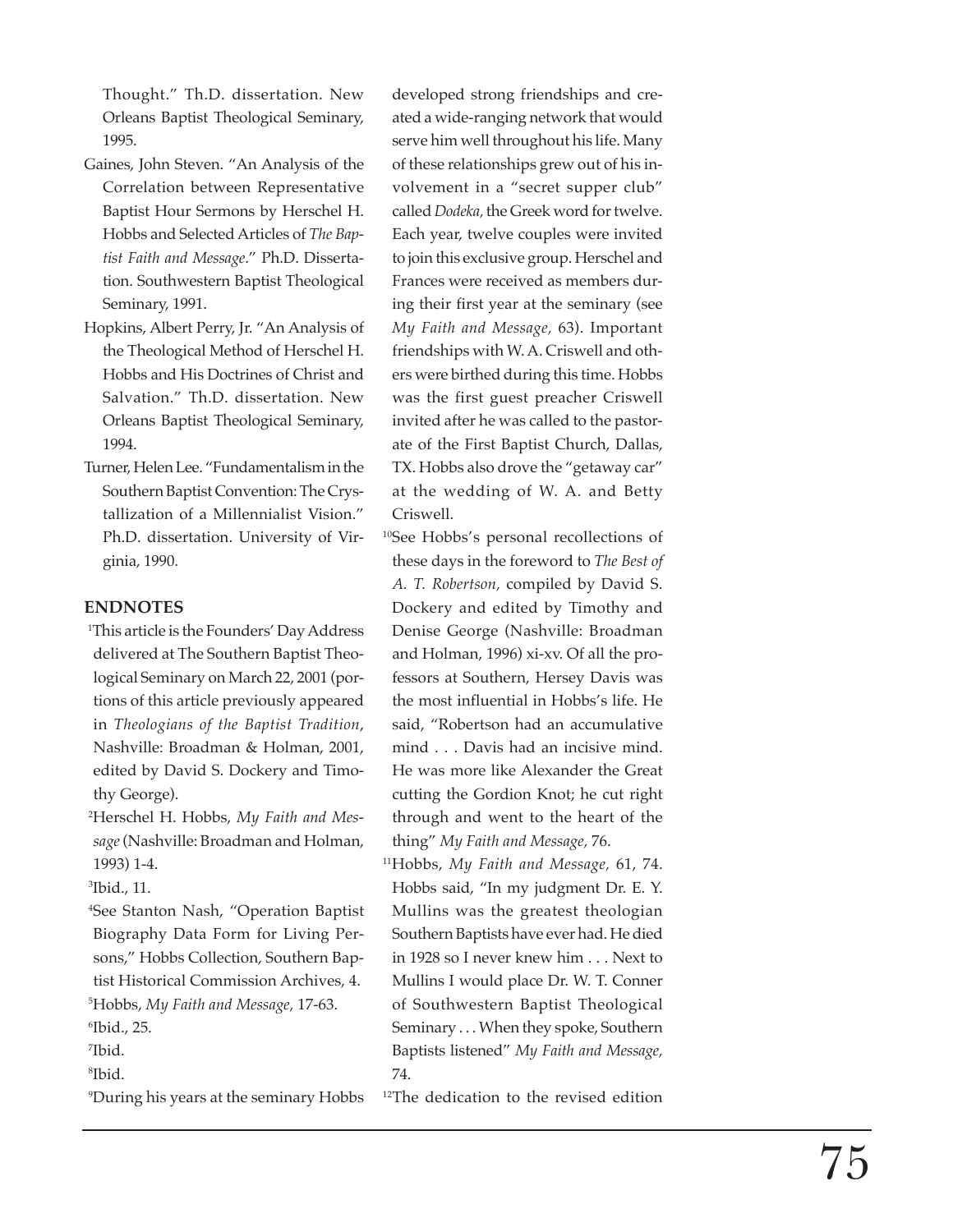reads: "Dedicated to Edgar Young Mullins, whom I never knew personally but who through his books has been my teacher through the years."

- 13One of his earliest trustee appointments was to the Board of New Orleans Baptist Seminary. He recounted his fondness for Dr. John Jeter Hurt, Sr., president of Union University in Jackson, Tennessee, "Though many years separated us in age, he and I were kindred souls. He liked to recite Baptist history, and I liked to listen to it. Often at night during trustee meetings he and I would get to ourselves in the corner of the motel lobby for such sessions" (My Faith and Message, 63).
- <sup>14</sup> See John Steven Gaines, "An Analysis of the Correlation between Representative Baptist Hour Sermons by Herschel H. Hobbs and Selected Articles of The Baptist Faith and Message" (Ph.D. diss., Southwestern Baptist Theological Seminary, 1991).
- 15Herschel H. Hobbs, "Reflections on My Ministry," *Southwestern Journal of Theology* 15 (Spring 1973) 76. In another place he replied similarly, "I have been asked many times what I consider my greatest privilege of service in the Southern Baptist Convention has been. My answer is the privilege of being chairman of the committee which drew up the 1963 statement of "The Baptist Faith and Message." A close second would be writing Studying Adult Life and Work Lessons for more than twentyfive years. The consensus he helped build for Southern Baptists following the Elliott controversy in 1963 evidenced his impressive leadership skills.

<sup>16</sup>Hobbs said about C. B. Arendall, who preceded him as pastor at Dauphin Way in Mobile, "He taught me how to work, and he taught me how to retire" (My Faith and Message, 130).

- <sup>17</sup>*My Faith and Message*, 216. Like his mentor, A. T. Robertson, Hobbs wrote every work in longhand.
- 18Walter B. Shurden, "In Defense of the SBC: The Moderate Response to Fundamentalism," *The Theological Educator* 30 (1985) 13; likewise see Shurden, "The Pastor as Denominational Theologian,"*Baptist History and Heritage* (July 1980) 21.
- 19See Herschel H. Hobbs, *A Layman's Handbook of Christian Doctrine* (Nashville: Broadman, 1974) 2-3.
- 20Herschel H. Hobbs, *What Baptists Believe* (Nashville: Broadman, 1964) 8.
- $21$ Ibid.
- 22See the preface in Herschel H. Hobbs, *Fundamentals of Our Faith* (Nashville: Broadman, 1960).
- 23See *My Faith and Message,* 27.
- 24James Leo Garrett, *Systematic Theology,* 2 vols. (Grand Rapids: Eerdmans, 1990-95) 1:5; see Herschel Hobbs, "Southern Baptists and Confessionalism: A Comparison of the Origins and Contents of the 1925 and 1963 Confessions,"*Review and Expositor* 76 (1979) 55-68.
- 25See Herschel H. Hobbs, *The Baptist Faith and Message* (Nashville: Convention, 1971) 20-21.
- 26Herschel H. Hobbs, *Getting Acquainted with the Bible* (Nashville: Convention, 1991) 10-11.
- 27Hobbs, *Baptist Faith and Message,* 23. In my opinion Hobbs misunderstood the dictation theory and the

verbal plenary theory, unfortunately blurring them and failing to distinguish this key matter regarding the doctrine of biblical inspiration. See David S. Dockery, *Christian Scripture* (Nashville: Broadman and Holman, 1995).

28Herschel H. Hobbs, "People of the Book: The Baptist Doctrine of the Holy Scripture" in *Baptists Why and Why Not Revisited,* edited by Timothy George and Richard Land (Nashville: Broadman and Holman, 1997) 12-16.

29Ibid., 16, 18.

- 30Ibid., 14. In this sense he is both an heir to and continuation of the Broadus-Robertson tradition.
- <sup>31</sup>That Hobbs was always a thoroughgoing biblicist is unquestioned. Yet there were nuances that could be detected in his emphases along the way. In *Fundamentals of Our Faith* (1960), the first chapter contends that the doctrine of Scripture is foundational to others. In this book the order of the initial chapters was the Bible, God, Jesus Christ, and the Holy Spirit. The order of the initial chapters in *What Baptists Believe* (1964) was God, Jesus Christ, the Holy Spirit, and the Bible. One wonders if the Elliott controversy (1961-62) or discussion regarding these important matters during the writing of "The Baptist Faith and Message" (1963) influenced the shift. Following the Genesis controversy (1970) related to the release of volume one in *the Broadman Commentary*, Hobbs seemingly adopted a position similar to an "inerrancy of purpose" or infallibility, which he later stated differently. In 1971, in his commentary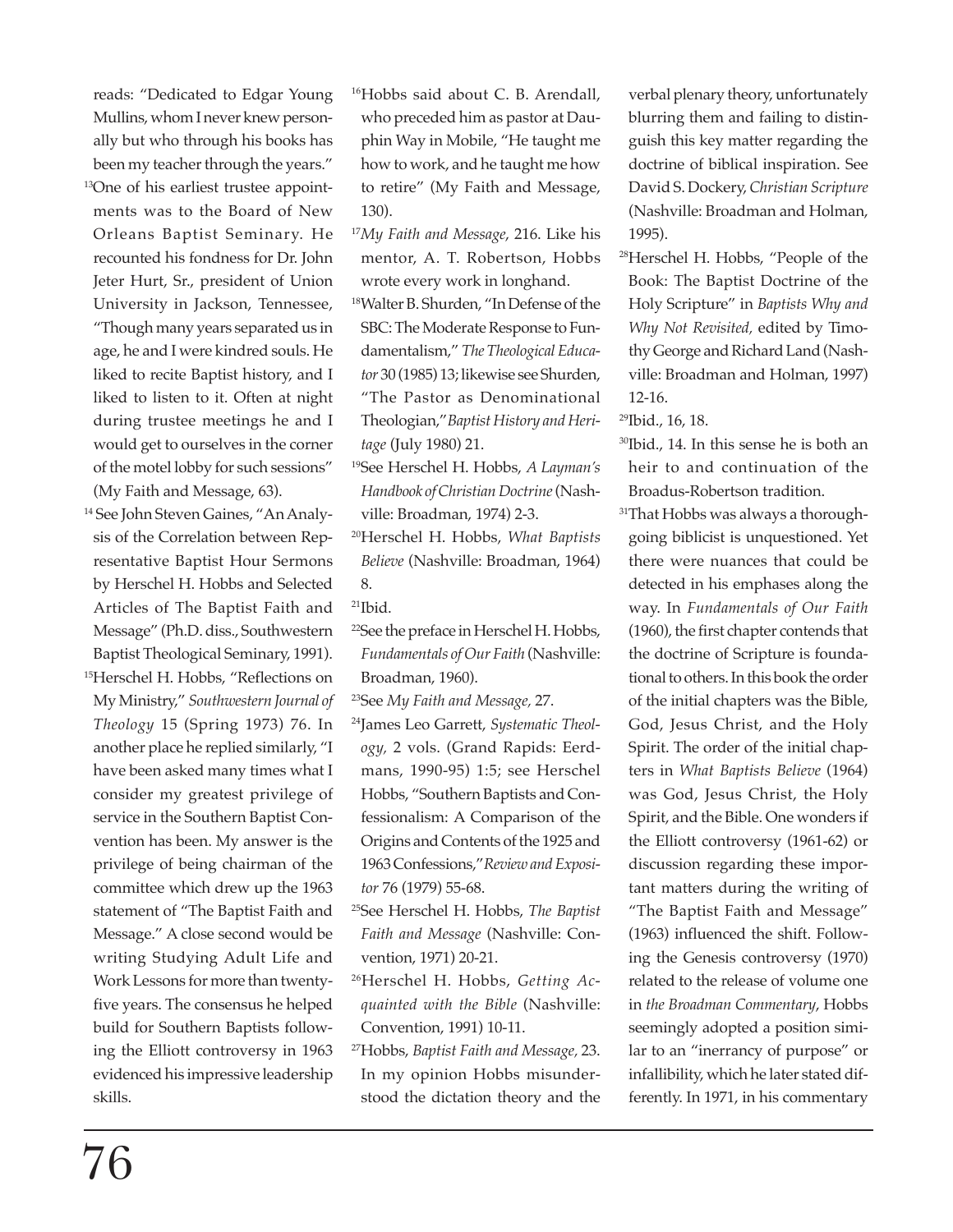on *The Baptist Faith and Message*, he wrote: "What is the infallibility of the Bible? It is infallible as a book of religion. While Southern Baptists hold to the inerrancy of the Scriptures, their infallibility rests upon the fact that they do what they are designed to do" (p. 29). At the 1980 Convention in St. Louis, Hobbs's warning that a commitment to inerrancy was a form of creedalism was not well received by the messengers. In 1981, at the Convention in Los Angeles, Hobbs as Chairman of the 1963 Baptist Faith and Message Committee, was asked to explain the meaning of the phrase, "truth without any mixture of error for its matter." He explained, based on the Greek construction of 2 Timothy 3:16, "all Scripture is given by inspiration of God," that it "means every single part of the whole is God-breathed. And a God of truth does not breathe error." (See Leon McBeth, *A Sourcebook for Baptist Heritage* [Nashville: Broadman, 1990] 527; also Bill Leonard, *God's Last and Only Hope* [Grand Rapids: Eerdmans, 1990] 52- 53; and Jesse C. Fletcher, *The Southern Baptist Convention* [Nashville: Broadman and Holman, 1995] 268). In his chapter on "People of the Book" in *Baptists Why and Why Not Revisited,* Hobbs affirms that the Bible is inspired, truthful, inerrant, and authoritative in all areas, including not only matters of religion, but areas such as science and history as well.

<sup>32</sup>It was my privilege to discuss many of these things with Dr. Hobbs on several occasions including a lengthy private conversation at the Baptist

Sunday School Board in the Fall of 1995, just weeks before his death. 33 Hobbs, "People of the Book," 22. 34Hobbs, *Fundamentals of Our Faith*, 25. 35Hobbs, *Baptist Faith and Message*, 34, citing Mullins, *The Christian Religion in Its Doctrinal Expression* (Philadelphia: Judson, 1917) 214-215.

36Ibid., 36-37.

- 38Herschel H. Hobbs, *The Origin of All Things: Studies in Genesis* (Waco: Word, 1975).
- 39Hobbs, *Fundamentals of Our Faith,* 28. 40 Hobbs, *The Baptist Faith and Message*, 39.
- 41Ibid. Many have criticized this phrase as opening the door to neoorthodoxy in Baptist life, but that was not Hobbs's intention.

42Hobbs, *Fundamentals of Our Faith,* 42.

43Herschel H. Hobbs, *An Exposition of the Gospel of John* (Grand Rapids: Baker, 1968) 25-27.

- 44See Herschel H. Hobbs, *Who is This?* (Nashville: Broadman, 1952); also Herschel H. Hobbs, *The Life and Times of Jesus* (Grand Rapids: Zondervan, 1966).
- 45Hobbs, *Who is This?*, 104-105.
- 46Hobbs, *What Baptists Believe,* 40-41. 47Hobbs, *Baptist Faith and Message*, 43. 48Hobbs, *Fundamentals of Our Faith,* 49- 50. A very fine and more complete summary of Hobbs's Christology can be found in Albert Perry Hopkins, Jr., "An Analysis of the Theological Method of Herschel H. Hobbs and His Doctrines of Christ and Salvation" (Th.D. diss., New Orleans Baptist Seminary, 1994).
- 49Hobbs, *Baptist Faith and Message,* 46- 47.

50Ibid., 61.

51Ibid., 62.

- 52Gaines, "An Analysis of the Correlation Between Representative Baptist Hour Sermons by Herschel H. Hobbs on Selected Articles of *The Baptist Faith and Message,*" 159.
- 53Hobbs, *Getting Acquainted With the Bible,* 159.
- 54See Paul A. Basden, "Theologies of Predestination in the Southern Baptist Tradition: A Critical Evaluation" (Ph.D. diss., Southwestern Baptist Theological Seminary, 1986); idem., "Predestination" in *Has Our Theology Changed? Southern Baptist Thought Since 1845* (Nashville: Broadman and Holman, 1994), 62-65. While Boyce gave too little emphasis to matters of individual experience and freedom of the will, Hobbs gave too much.
- 55Hobbs, *The Baptist Faith and Message,* 52-54.
- 56Hobbs, *Fundamentals of Our Faith*, 91- 93.
- 57Herschel H. Hobbs and E. Y. Mullins, *The Axioms of Religion* (Nashville: Broadman, 1978) 70-72.
- 58Ibid., 71.
- 59Hobbs, *Fundamentals of Our Faith,* 106, also see Hobbs, *Studies in Hebrews* (Nashville: Sunday School Board of the Southern Baptist Convention, 1954), 52-59; idem., *What Baptists Believe* (Nashville: Broadman, 1964), 103-04; idem., *A Layman's Handbook of Christian Doctrine* (Nashville: Broadman, 1974), 130. See James Leo Garrett's discussion of these matters in Vol. 2 of his *Systematic Theology.*
- 60Hobbs, *Studies in Hebrews,* 55.
- 61Hobbs, *What Baptists Believe,* 94.
- 62Hobbs, *Handbook of Christian Doc-*

<sup>37</sup>Ibid., 38.